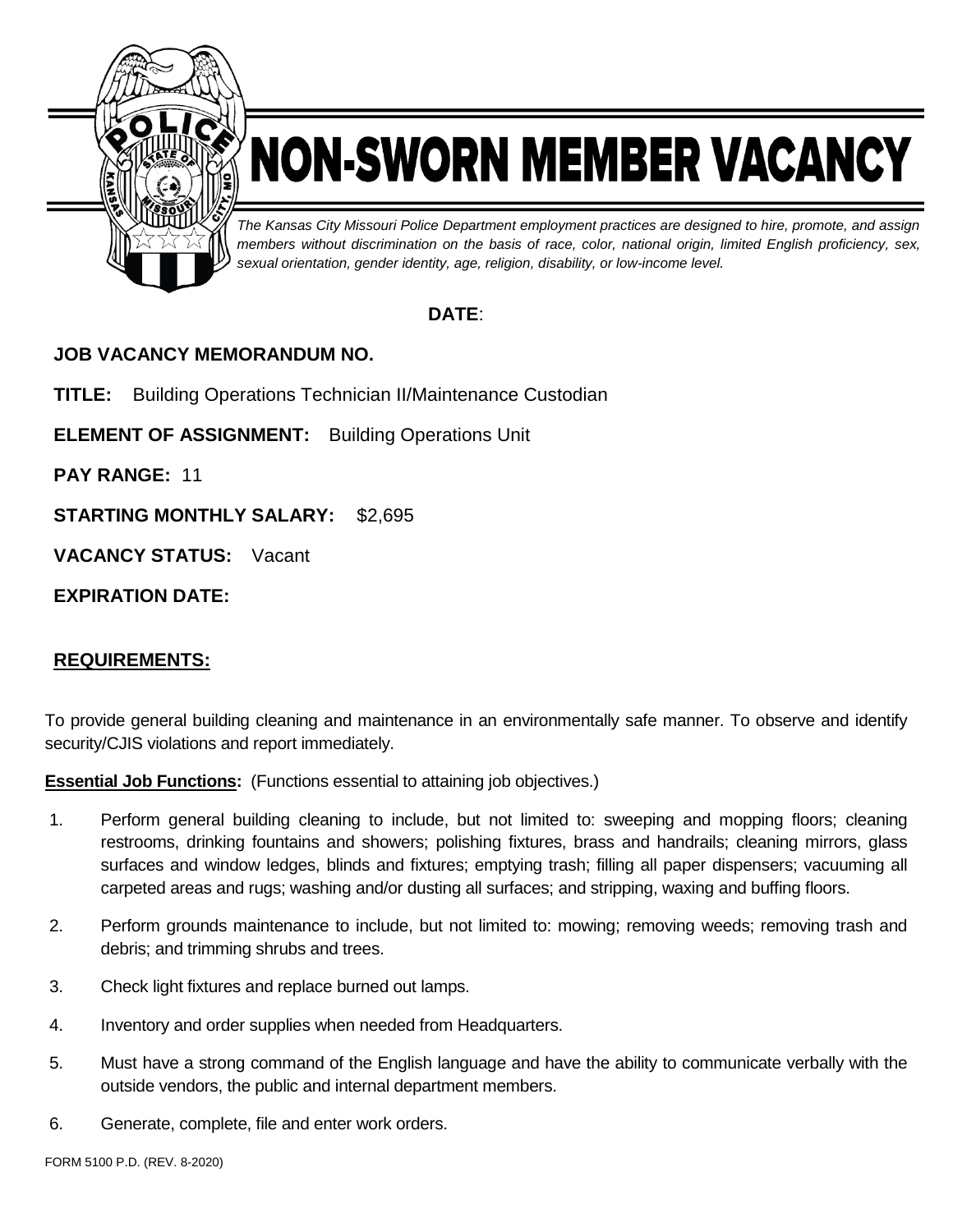- 7. Maintain reliable and predictable attendance. Must have the ability to work flexible hours, weekends and holidays.
- 8. Must have the ability to work in all types of weather conditions.
- 9. Perform related duties as required.
- 10. This class specification should not be interpreted as all inclusive. It is intended to identify the essential functions and requirements of this job. Incumbents may be requested to perform job-related responsibilities and tasks other than those stated in this specification. Any essential function or requirement of this class will be evaluated as necessary should an incumbent/applicant be unable to perform the function or requirement due to a disability as defined by the Americans with Disabilities Act (ADA) as amended by the Amendments Act of 2008 (ADAAA); and the Missouri Human Rights Act (MHRA).

**Job Standards:** (Minimum qualifications needed to perform essential functions.)

Incumbent must have the ability to read and comprehend the English language when utilizing department computers to access and respond to emails.

It is preferred the incumbent possess a valid driver's license and have the skills and abilities to operate department vehicles within specified vehicle operating procedures.

Physical Requirements: Position requires very heavy lifting (over 50 pounds) occasionally, heavy lifting (20 to 50 pounds) frequently, light lifting (5 to 20 pounds) regularly, talking on the telephone, seasonal snow removal, the ability to climb a ladder, bending, kneeling, pushing, and pulling.

**Job Location:** (Place where work is performed.)

This position operates in department physical facilities and surrounding areas 100% of the time.

**Equipment:** (Machines, devices, tools, etc., used in job performance.)

- Plumbing tools
- Electrical test equipment
- Drills and saws
- Vehicles
- Personal computer

All department members interested in being interviewed for the above position must submit a copy of their Request for Transfer, Form 4 P.D. to the Human Resources Division (HRD). The original Request for Transfer form must be submitted through the member's chain of command for endorsement and upon completion, forwarded to the HRD. In addition, another copy of the Request for Transfer, resume and a completed Selection Process Candidate Review Form, Form 417 P.D. (with chain of command endorsements) must be submitted directly to **Mike Arndt, Building Operations Manager.**

Outside applicants – Go to [https://careers.kcpd.org](https://careers.kcpd.org/) and complete an on-line application. Questions; please contact [Mindy.Davis@kcpd.org](mailto:Mindy.Davis@kcpd.org)**.**

All members must obtain a residence within 30 statute (air) miles of the nearest Kansas City, Missouri city limit during the full term of their employment with the Department.

<https://kcpd.maps.arcgis.com/apps/instant/lookup/index.html?appid=2e0311b882d84e6cb8ed17fc15539761>